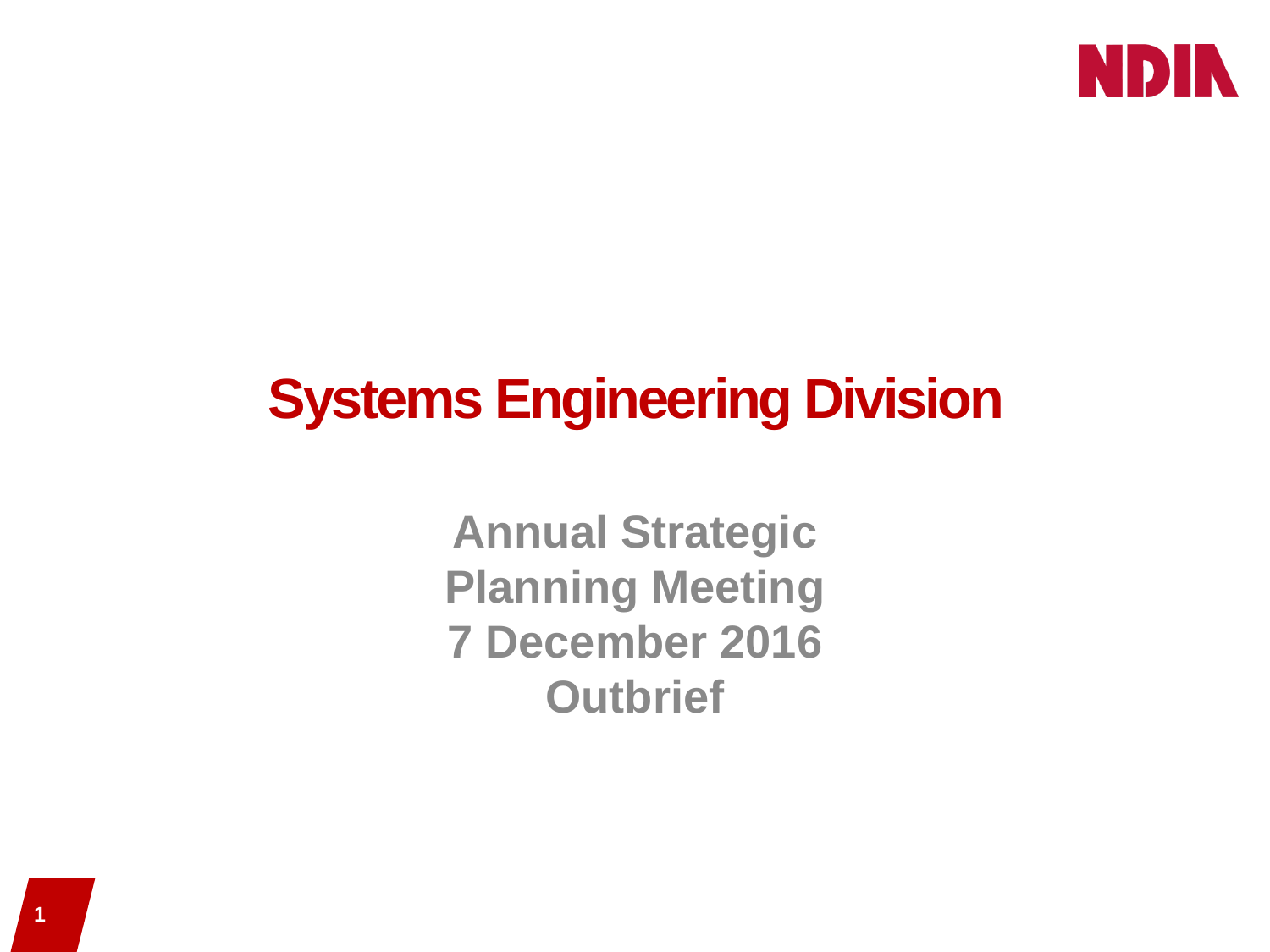### **Outbrief Contents**



- **2017 Meeting Dates**
- **Updated Org Chart**
- **2017 Actions**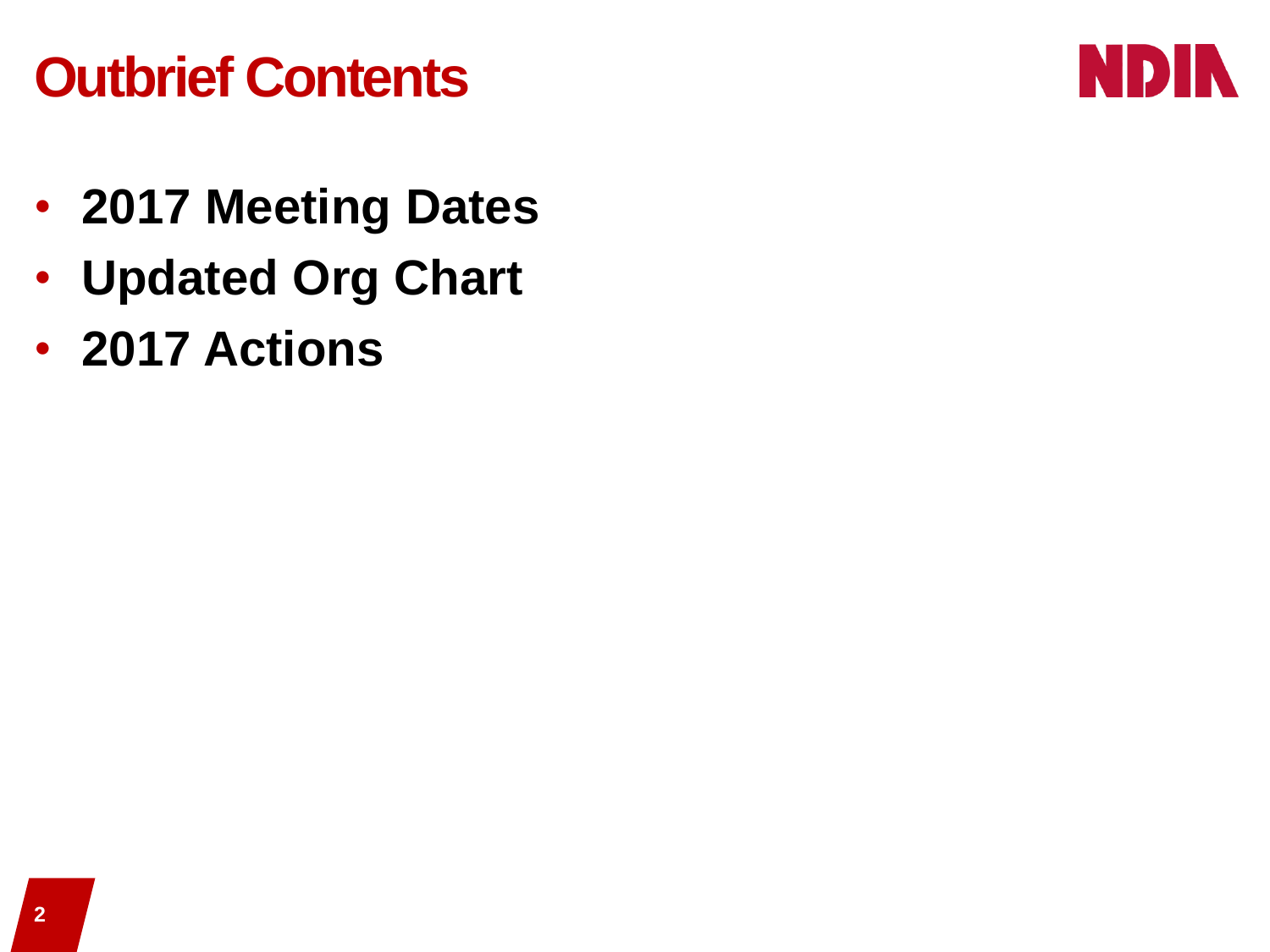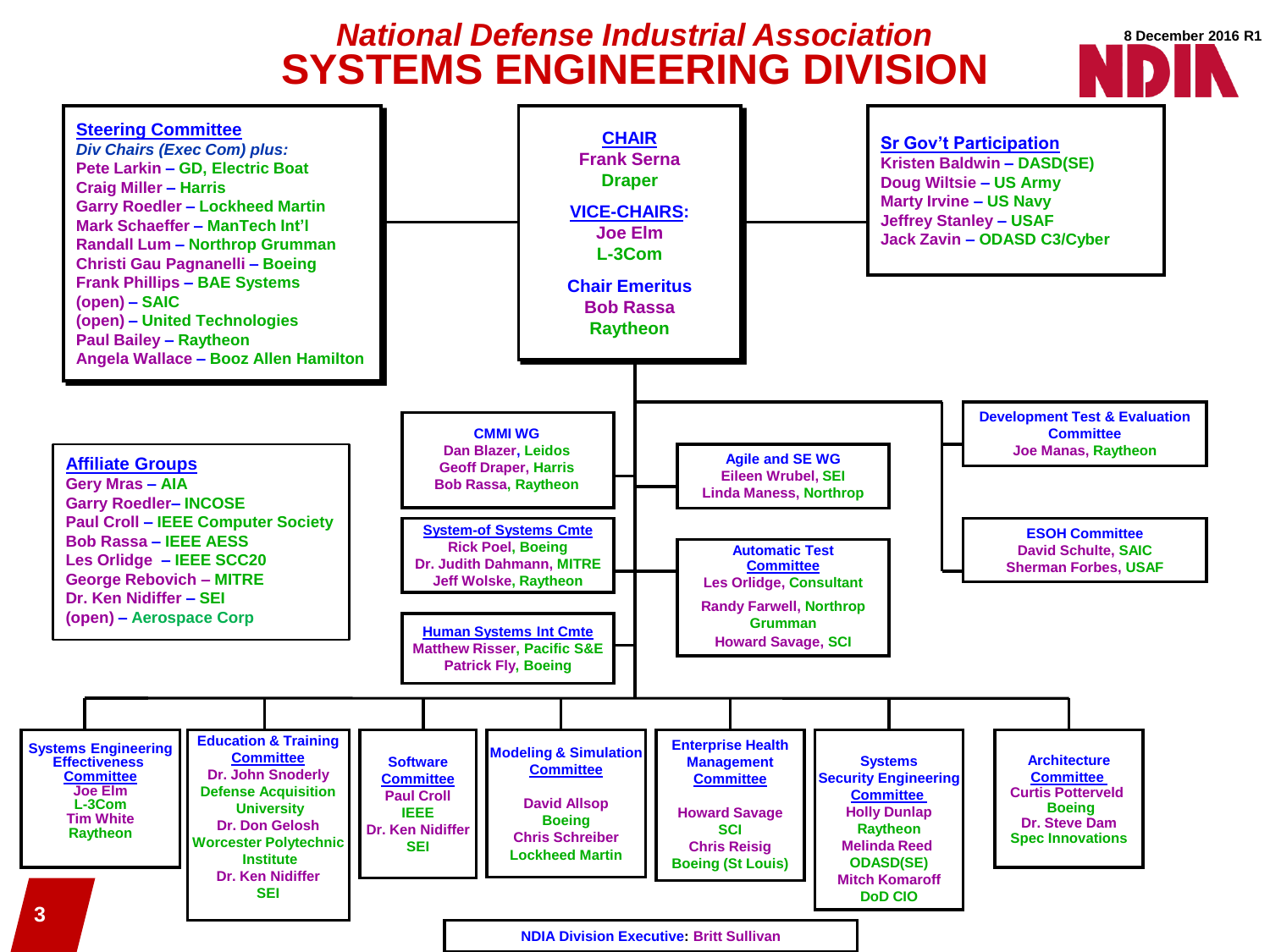### **2017 Meeting Dates**



| <b>SE Forum Dates</b>      | <b>SE Division Meeting Dates</b> |
|----------------------------|----------------------------------|
| Tuesday, February 28, 2017 | Wednesday, March 1, 2017         |
| Tuesday, April 18, 2017    | Wednesday, April 19, 2017        |
| Tuesday, June 20, 2017     | Wednesday, June 21, 2017         |
| Tuesday, August 15, 2017   | Wednesday, August 16, 2017       |
| Tuesday, November 14, 2017 | <b>NO SE Division Meeting</b>    |

**20th Annual Systems Engineering Conference**  October 23-26, 2017, Waterford, Springfield VA

**SE Division Annual Planning meeting** 6 December 2017, D.C., specific location tbd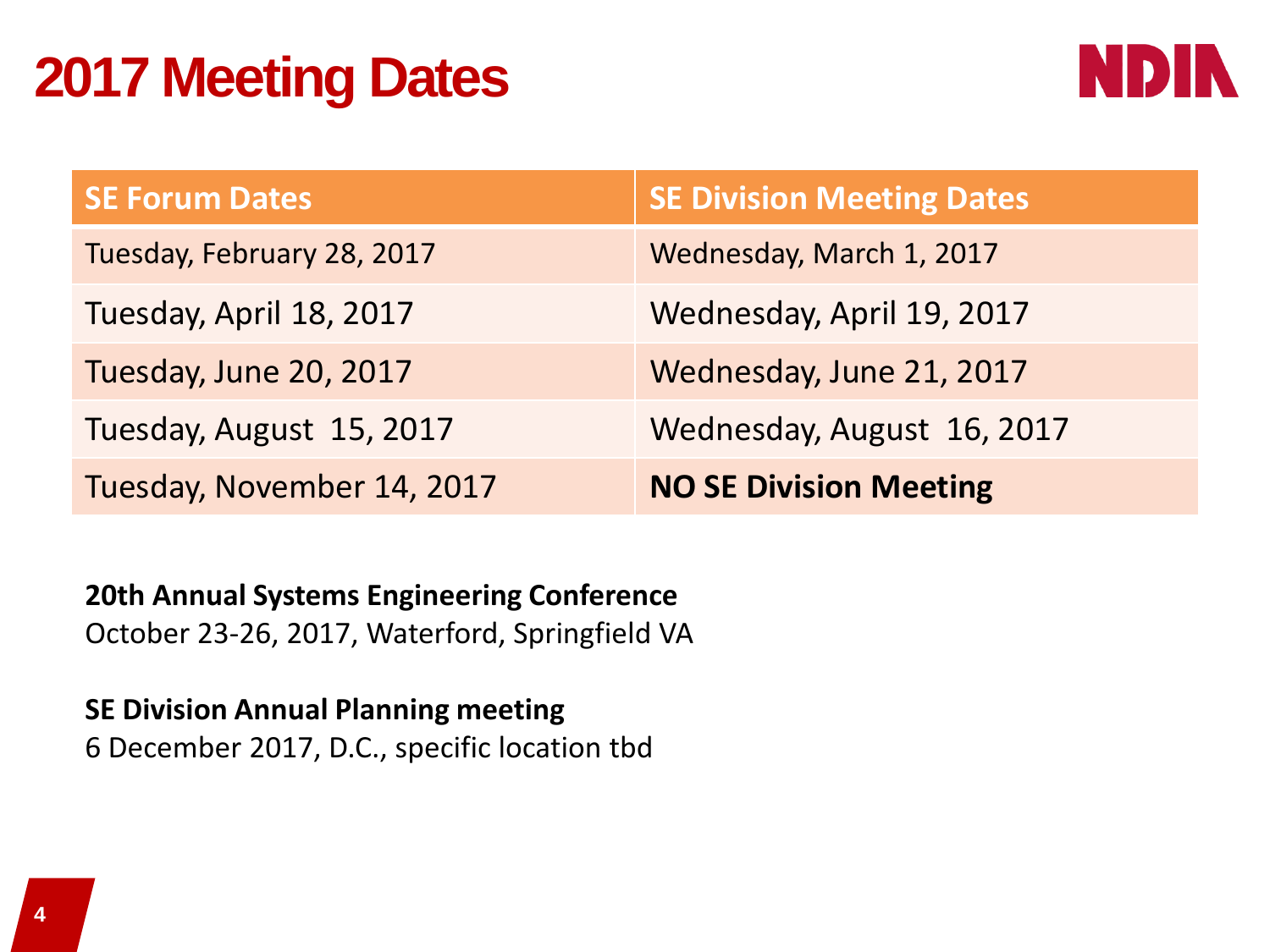## **2017 Major Actions**



| <b>Action</b> | <b>Description</b>                                                                                                | <b>Responsible</b>       |
|---------------|-------------------------------------------------------------------------------------------------------------------|--------------------------|
| $2017 - 1$    | Plan and conduct a workshop on Designing for<br><b>Cyber Resilience</b>                                           | <b>SSE Committee</b>     |
| 2017-2        | How do we deal with the Acquisition Agility<br>Act in the 2017 NDAA?                                              | <b>Team with IPMD</b>    |
| 2017-3        | Accept IPMD rep on SED Agile Committee.                                                                           | John Norton, Dale (IPMD) |
| 2017-4        | Convene working group to foster ideas for SE<br>as a university field of study and curriculum<br>recommendations. | <b>E&amp;T Committee</b> |
| 2017-5        | Convene HLS working group to try to help<br>them with solutions to their SE problems.                             | J. Elm, B. Rassa         |
| 2017-6        | Convene gov't/industry working group on SE<br>processes for rapid acquisition.                                    | B. Rassa, J. Dahmann     |
| 2017-7        | Prepare a brief for new new gov't officials on<br>SE Div activities.                                              | SE Div Leadership        |